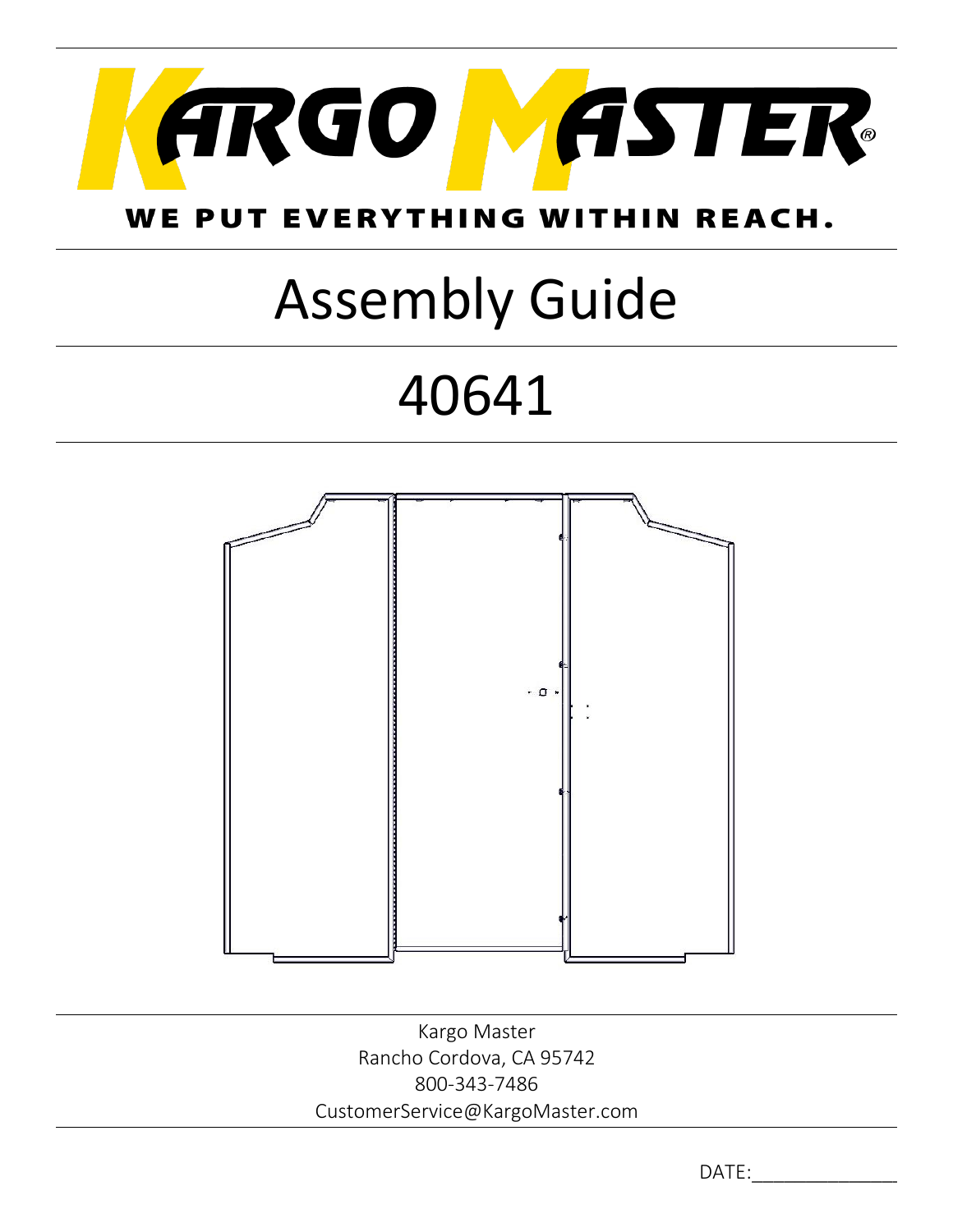

#### **\*PLEASE READ ALL INSTRUCTIONS AND WARNINGS PRIOR TO ASSEMBLING, INSTALLING, AND USING THIS PRODUCT\***

#### **Warning**



Always check for wires, fuel tanks and lines, brake lines and other important vehicle functionality items prior to drilling and installing all products.

#### Tools Needed

| 3/8" Wrench and Socket | 7/16" Wrench and Socket |
|------------------------|-------------------------|
|------------------------|-------------------------|

#### Table of Contents

#### Before You Begin

- Read all instructions.
- Be sure to have wing kit for your van application.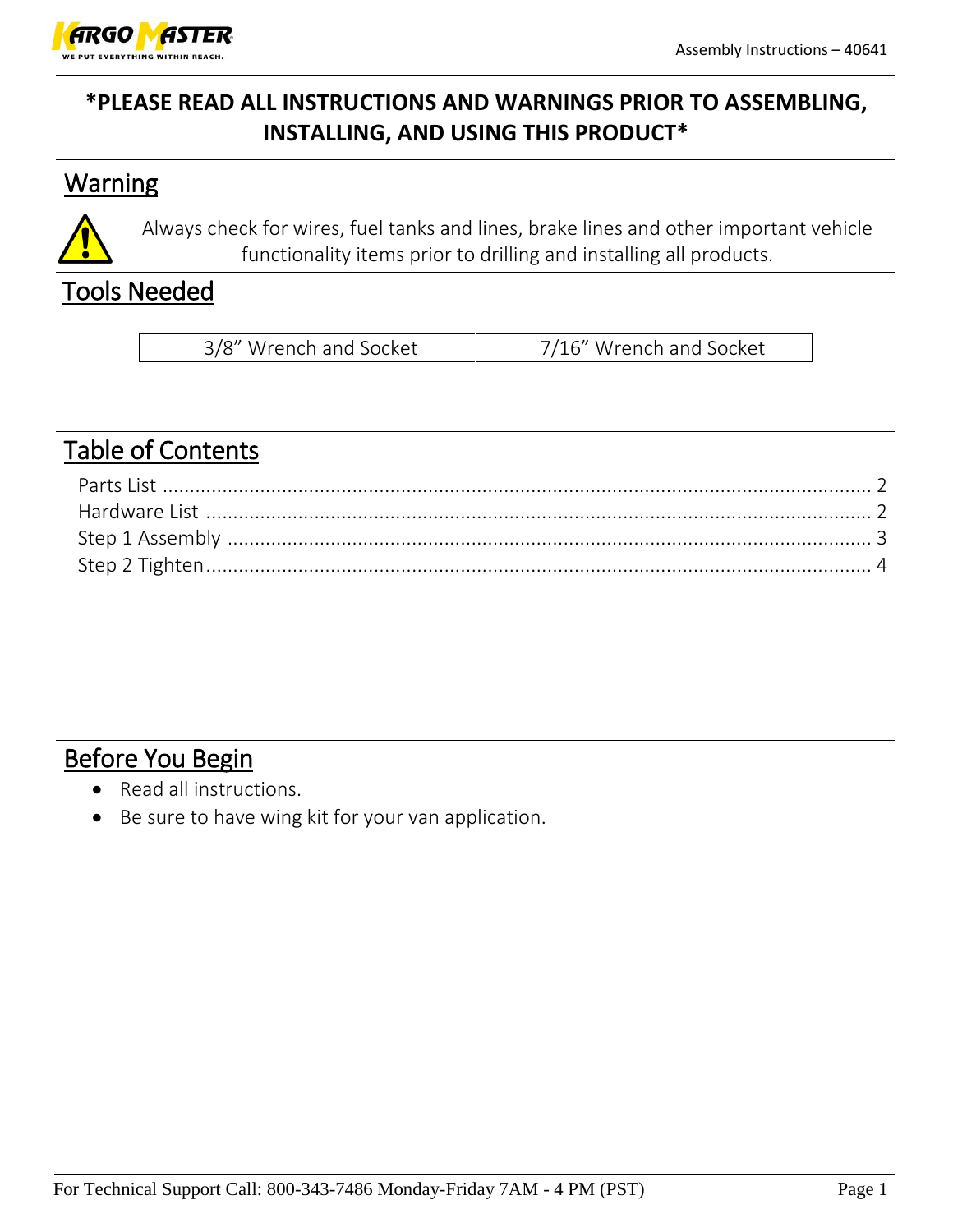



#### **Hardware**

| <b>ITEM</b><br>NO. | <b>TO SCALE</b> | PART NUMBER | <b>DESCRIPTION</b>       | QTY.           |
|--------------------|-----------------|-------------|--------------------------|----------------|
|                    |                 | 92979A114   | .25-20 x .625 Flange HH  | $\overline{4}$ |
| $\overline{2}$     |                 | 93298A110   | .25-20 Flanged Nyloc Nut | $\overline{4}$ |
| 3                  |                 | 90126A029   | .25 flat washer          | 8              |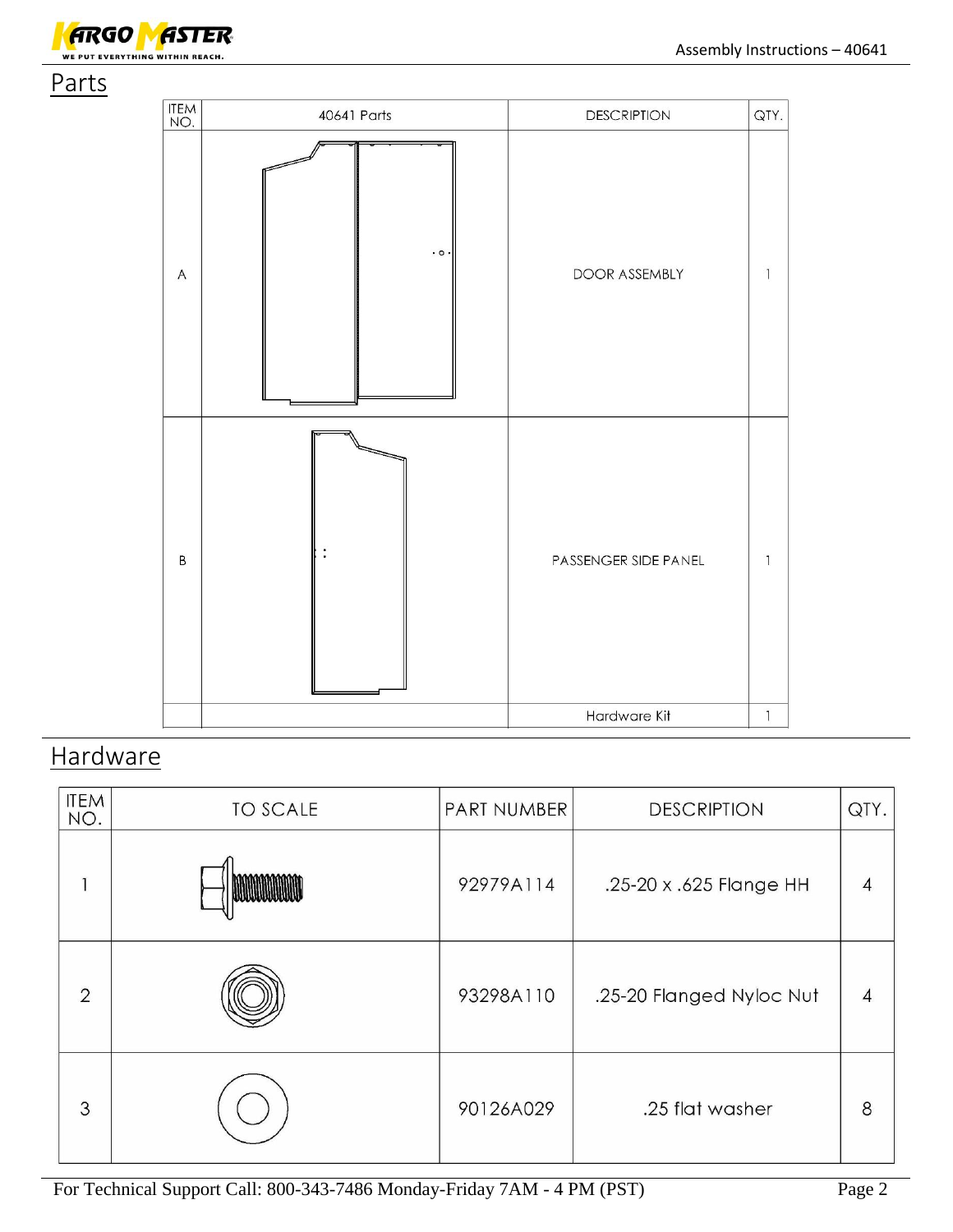

#### Step 1 – Bolt Together

- A.
	- Place both pieces (A&B) flat on the ground or table. Be sure to have the flanges facing upward so you can access the bolt holes.



- Bolt together using a 1/4"-20 x .625" flanged hex bolt and a 1/4"-20 flanged nyloc nut.
- If installing the Door Kit (40260), Be sure to put two flat washers in between the two panels. This is used to get correct spacing.
- If no door kit is being used the washers (3) are not needed.